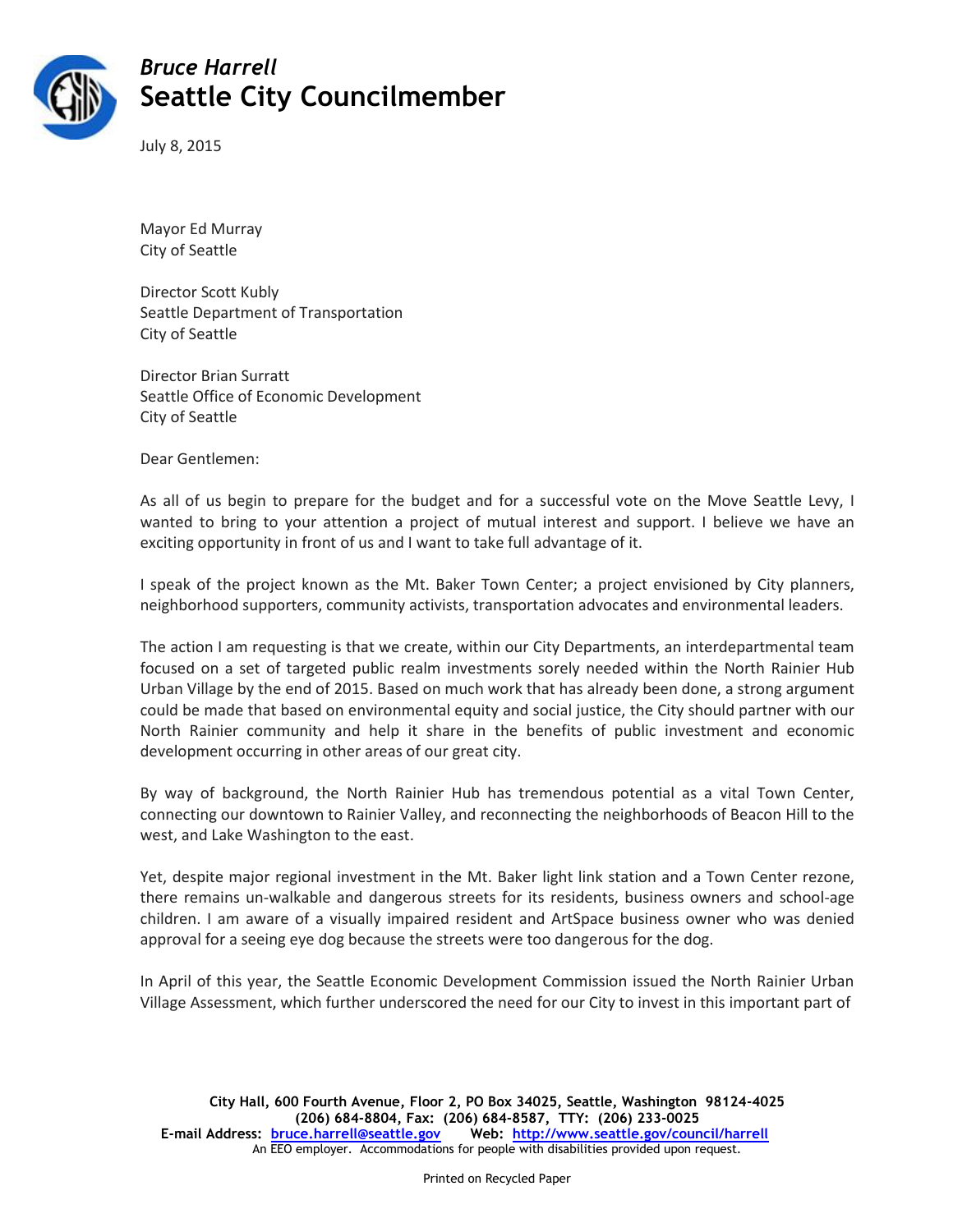Mayor Ed Murray Director Scott Kubly Director Brian Surratt July 8, 2015 Page 2

our community. The analysis in the North Rainier Urban Village Assessment includes the following painful, but important findings:

- The North Rainier Urban Village lacks the essential components of livability for Mixed Use Centers.
- The City should focus on complete streets, vibrant street life, and a community for all ages to implement the North Rainier Neighborhood Plan.
- City Leadership for planning and implementation of the North Rainier Urban Village has been inconsistent due to changes in political leadership, economic cycles, and staffing.
- The Southeast Seattle Action Agenda did not include enough focus on attracting private investment, did not lead to needed public improvements, and was too broadly focused to be effective for urban village-specific goals.
- Implementation of the neighborhood plan, including investments in the public realm, community facilities and infrastructure, interdepartmental coordination, and partnership with the private sector has been lacking.
- Interdepartmental coordination during the creation and implementation of plans was insufficient in North Rainier, resulting in a lack of physical improvements or new development.
- The time and resources used in the 2014 rezone may have been better directed toward forming strategic partnerships and addressing major infrastructure needs that are barriers to redevelopment.
- The City has not invested enough in public facilities and infrastructure near the Mt. Baker station, which remains a major obstacle to redevelopment. Investments in transportation are needed to support the transition to a mixed-use center.
- The City historically has not formed strong partnerships with property owners and developers in North Rainier to coordinate private and public investment.
- The City and transit agencies did not acquire sufficient parcels to support major development opportunities.
- The City must actively engage transit partners before, during and after station construction on issues of land acquisition, station design and redevelopment.
- City investments in infrastructure may signal a commitment to improving the area thereby improving market demand for additional growth and development.
- Public officials and agency staff should not assume that "if you build it, they will come" regarding private investment after transit investments are made.

*North Rainier Urban Village Assessment, Berk / Seattle Economic Development Commission (April,*  2014). I believe we have spent too many years studying the problems around this station area. It is time to fulfill the promise of a safe, pedestrian friendly, transit-oriented community within the North Rainier Hub.

I hope you believe a compelling case has been made that City Departments -- including SDOT, DPD, Parks and Recreation, DON, OED and SPU -- form an IDT North Rainier Action Team. This team can coordinate with local stakeholders, on a targeted set of public realm and infrastructure improvements needed to tackle the challenges that have kept this transit area lagging behind the rest of our city. The

An equal opportunity employer

**City Hall, 600 Fourth Avenue, Floor 2, PO Box 34025, Seattle, Washington 98124-4025 (206) 684-8804, Fax: (206) 684-8587, TTY: (206) 233-0025 E-mail: [bruce.harrell@seattle.gov](mailto:bruce.harrell@seattle.gov)**